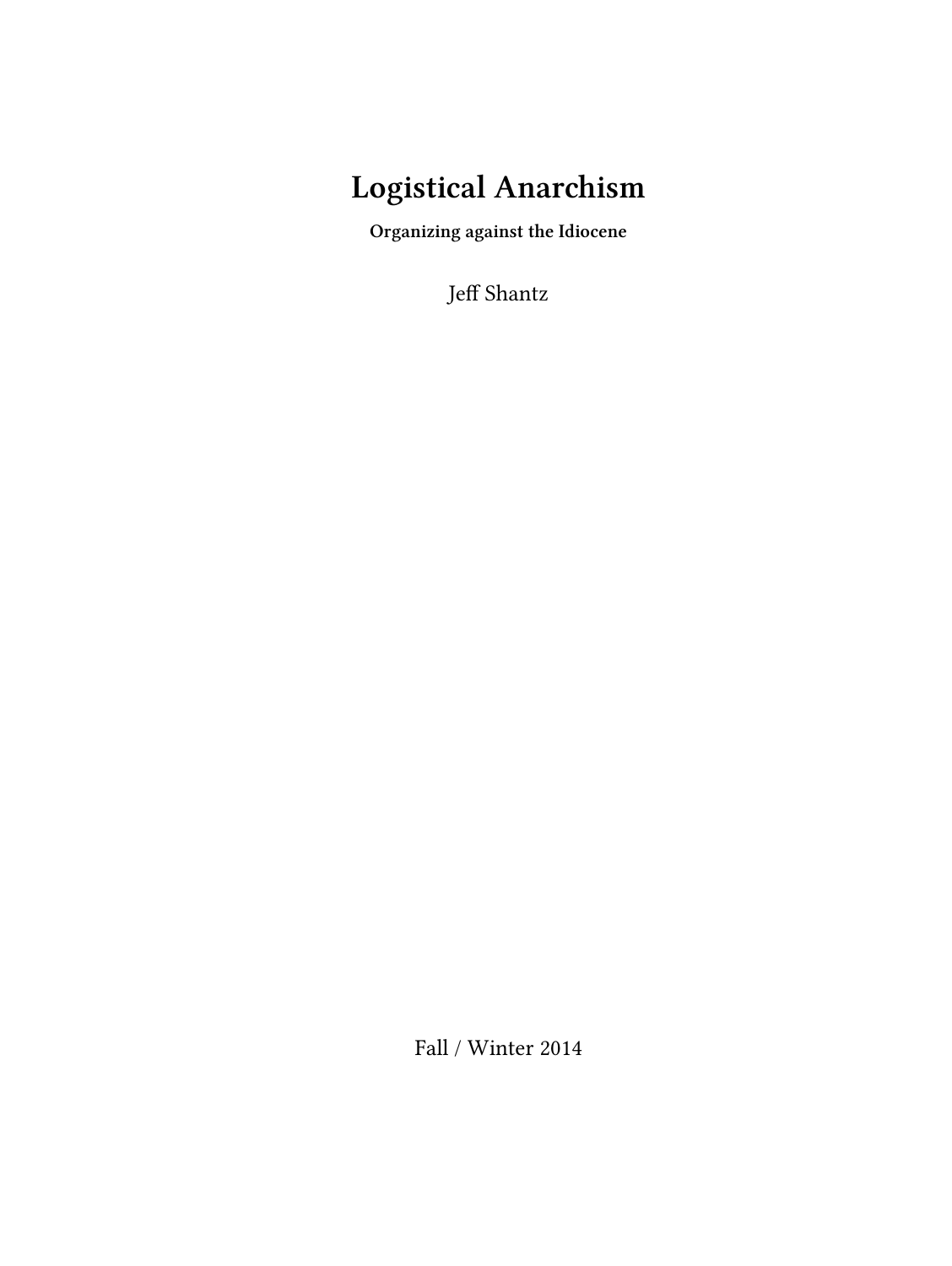## **Contents**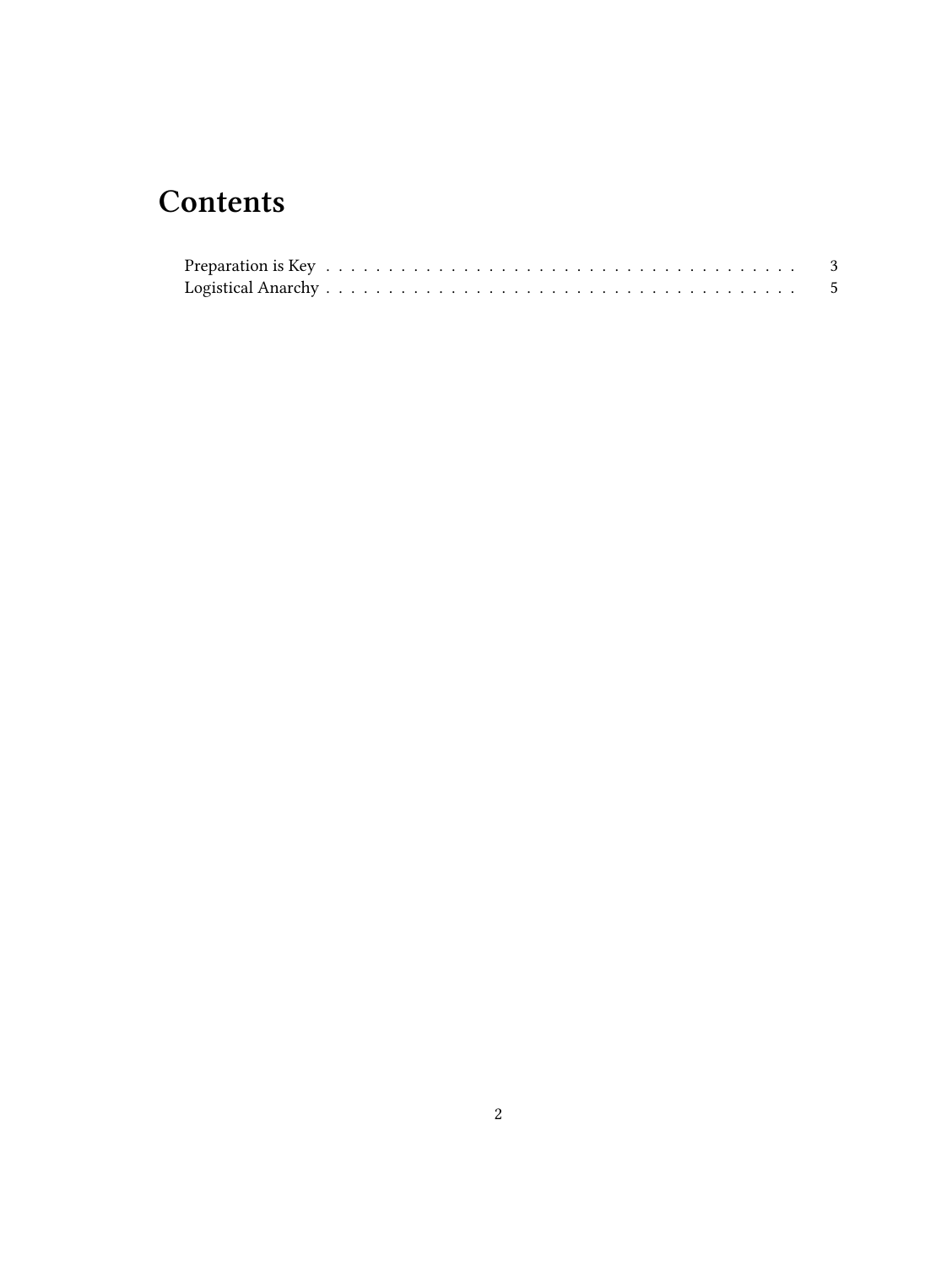Social resistance has reached a certain impasse, a conundrum as nation states impose austerity as an extended regime of governance throughout social life.

In North America, movements still race from crisis (response) to crisis (response), while organizing often occurs around rather narrow issues.

The alternative globalization politics of the last two decades, Occupy and the street protests against the IMF, World Bank, and G20, are posed as having emerged spontaneously as resistance to the state and capital.

This implies that society holds the seeds of its own downfall which simply need to sprout, and will when presented with a hopeful or inspirational example. But, certainly there will be a struggle as power holders will do anything to retain their rule.

Two perspectives have framed this understanding: an insurrectionist one that seeks a spark (a riot, perhaps) to jump start an uprising, tapping into pre-existing anger, or, a prefigurative one that seeks to inspire people by showing them, modeling, a "better way," in small scale alternatives.

Both of these are matched with movement-based activities, routines of protest and dissent. Both are, and have been, ill suited to the challenges posed by the aggressively active and well resourced rulers.

Movement-based approaches, activism, are not sufficient. There is a real difference between social movements and social mobilizations which are spread more broadly throughout communities. There is a connection, yet current movements in North America are struggling to get past oppositional activism (movementism) toward resistance–social mobilization.

There is a need to move from the public squares to the neighborhoods. In the current context where official social institutions have collapsed, as in Greece and Spain, they have been replaced in part by larger scale, but localized projects of mutual aid. The ground had been prepared by the building of infrastructures of resistance before recent mass uprisings occurred and acted as a basis for them.

## <span id="page-2-0"></span>**Preparation is Key**

The broad appeal and support of movements comes through meeting needs and securing victories, not through a proper perspective, recognizable activism, or insurrectionary sparks. Many who join movements do so out of the desire to find community or security, and to win tangible gains, rather than primarily adherence to the general principles or goals, i.e., to end capitalism or abolish the state.

Organized alternatives must, in part, be able to offer a sense of belonging and community and meet immediate community needs while also advocating the idea of getting beyond statist and capitalist social relations. They need to develop strategies and tactics that move that aim (of getting beyond state and capital) closer.

As the anarchist writer Paul Goodman insisted in the context of 1960s movements, there must be clear functional solutions developed. Health clinics, schools, clothing and food provision, and community facilities and youth recreation are some of the essential resources movements have effectively secured (from the Black Panther projects of the 1960s, through workers centers and anarchist created post-Katrina and Sandy hurricane initiatives more recently).

But these have to come from within the community. Infrastructures of resistance provide a logistical base for building broad support. Many of these infrastructures were destroyed and/or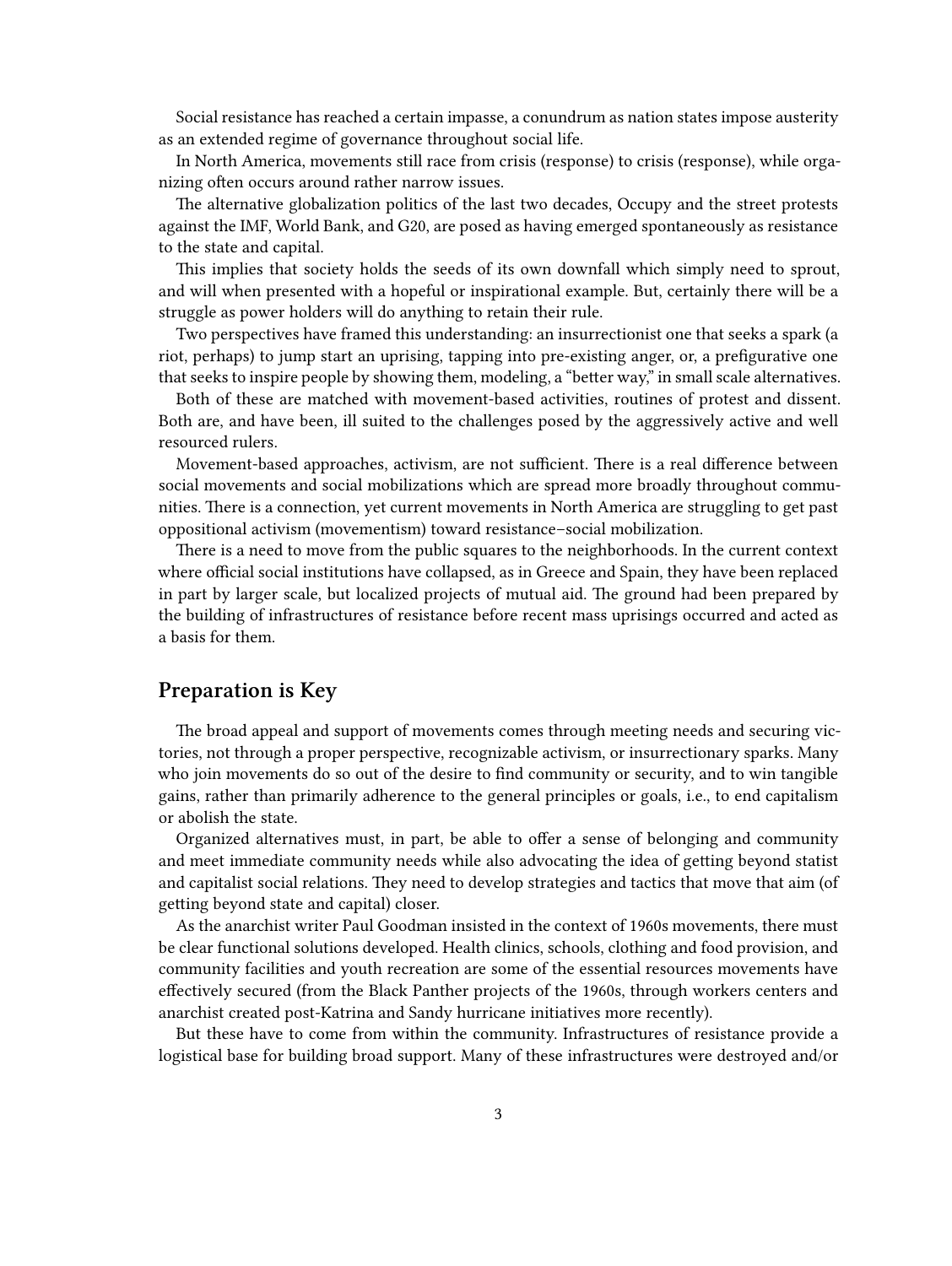demobilized following the state repression against the upsurge of the late 1960s and early 1970s. The "war on crime/ war on drugs" played a part in this as targeted police repression struck precisely at those infrastructures and the people involved, and as communities lost and/or had to care for members harmed by the state.

As neighborhood infrastructures crumble across North America today, there is no shortage of places for us to start meeting our own needs, collectively in our own neighborhoods and workplaces; remember, this is not activism. Actions are taken because they address specific needs, not to spark people.

As Goodman suggests: "It is inauthentic to do community development in order to 'politicize' people, or to use a good do-it-yourself project as a means of 'Bringing people into the Movement.' Everything should be done for its own sake."

The emphasis on elites, experts and professionals in advanced capitalist societies, and the dominance of administrative bureaucracies discourage people from asserting their own capacities for decision making. People are conditioned to seek expert advice and opinions. This is illustrated by the popularity of daytime talk shows like Oprah, Dr. Phil, and in the profusion of self help literature in which experts tell people how to pursue basic life tasks.

Critics such as sociologist Heidi Rimke note that this is also a form of governance or selfregulation in neo-liberal political regimes. As Goodman noted, this leaves people unprepared to taste freedom when opportunities arise.

Once people see that establishment structures are unwilling or unable to meet basic needs–and alternatives become available–they will struggle to break from those structures.

Battles are won or lost before they are even fought. Preparation is key. There must be a material capacity (resources, skills, experiences, etc.) to achieve tangible victories; we need to be realistic in assessing our capacities. People must see results and have reason to believe that their own organizing and active participation within social struggles will improve their lives in meaningful ways. Ritualized movement activity cannot do this; if we organize for protests we'll only get protests.

Anarchists must be able to help people and our communities develop capacities to provide now for material needs that the state or market cannot or will not provide (and we don't want them to provide), while also offering spaces in which new ways of relating to one another can be practiced, and in which perspectives on getting beyond statist, capitalist, or authoritarian religious structures can be developed/debated/ discussed.

Indeed, it is partly in supporting people in their communities and providing needed social resources that the religious Right and churches have out-organized the Left in parts of North America, as much as we might deplore their activities.

Striving to meet substantial needs, and more, on an everyday basis, in a context in which these are denied or confined within capitalist market or statist service frameworks can certainly be radical (getting to the roots); curiously we have reached a point where atypical, discontinuous moments (such as a street protest or clash with cops) are viewed as radical, at least by activists. The latter have come to dominate movement strategy and action.

Anarchist ideas and practices are important in moving beyond survival within current conditions, particularly as the gap between our needs and meeting them continues to be felt. Anarchist spaces could provide both needed resources and perspectives for more thoroughgoing change but must broaden their base.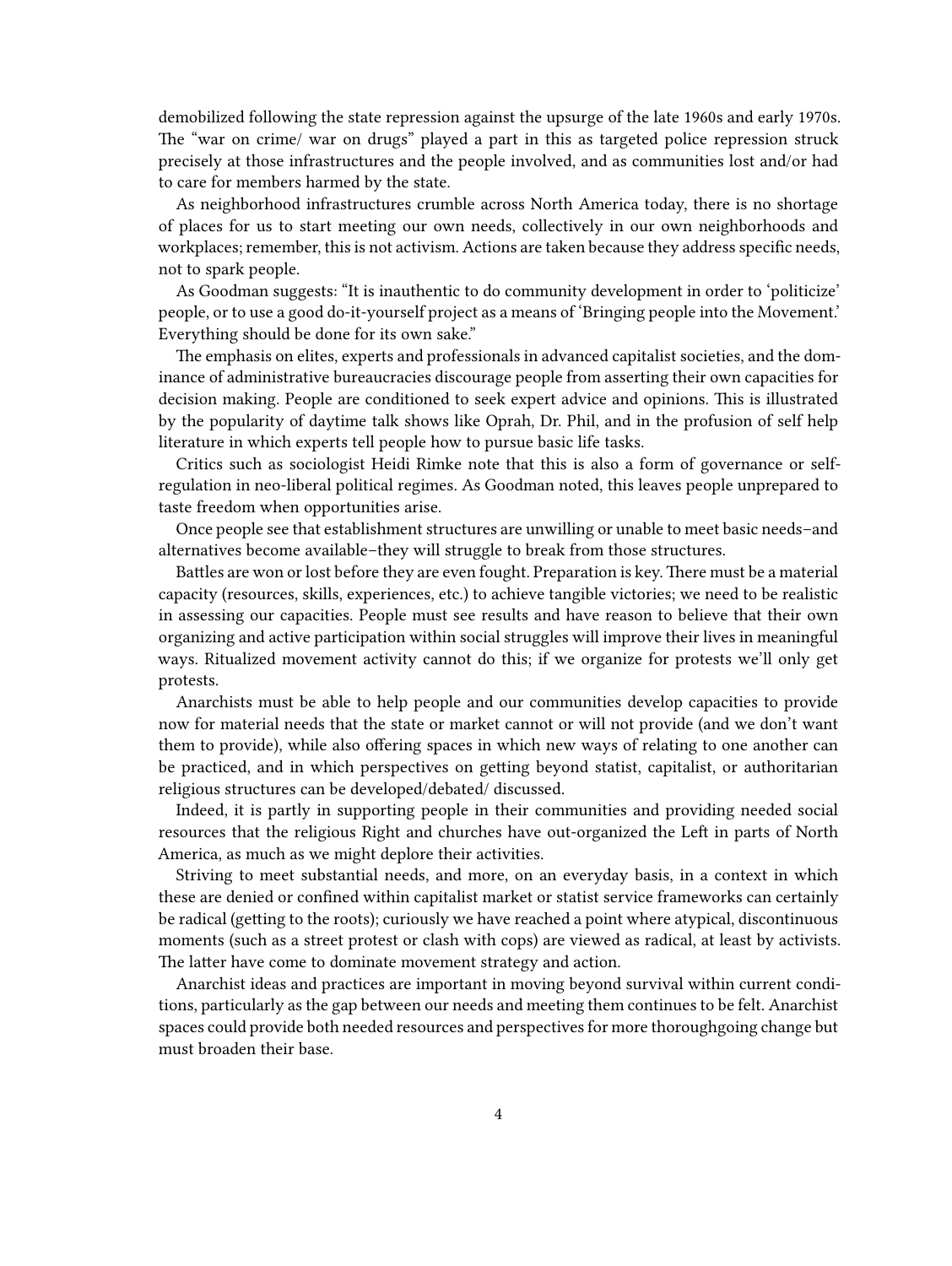Members of non-elite groups, the working classes and the oppressed, need opportunities to change our interpersonal economic interactions. Thus, we require spaces to practice being cooperative with one another, rather than being compelled by economic circumstances or our socialization to act in ways that are competitive or manipulative.

These practices, and establishing spaces and venues to pursue and extend them, are part of processes of revolutionizing how we relate to each other (on smaller and larger scales). These onthe-ground efforts which function in contrast to official capitalist relations are what Hakim Bey calls Permanent Autonomous Zones or what the socialists of Europe in the 1920s and 30s referred to as dual power. To survive and be effective they must expand from marginal or subcultural terrain, reaching a broader base and offering real alternatives, rather than serving as getaways or escapes.

Small groups cannot, despite the best wishes of insurrectionists, provoke mass uprisings or manufacture revolution, or construct the conditions that will lead to mass rebellion. Insurrection implies armed struggle and this would, in reality, prove fatal for our movements right now. There is a pressing need to develop and organize bases of logistical support that can mobilize, support, and sustain what might become revolutionary struggle rather than seeing discontent dissipate in ineffectual, but cathartic, insurrections or riots. Uprisings and rebellions could then be extended and given lengthier duration with more positive impacts beyond personal transformation.

## <span id="page-4-0"></span>**Logistical Anarchy**

It has been said that logistics determine strategy. We require necessary resources to make strategies meaningful. For radical movements there is much logistical work to be done. Building infrastructures of resistance is about preparing a logistical capacity to expand struggles against state and capital which can sustain the effects of individual and disconnected acts of dissent or protest.

Significant examples come from indigenous land reclamations and blockades, such as Six Nations at Caledonia and Mohawks in Tyendinaga in Ontario I observed while doing solidarity work. In the face of armed police assaults, people of Six Nations mobilized large numbers of community members to retake their land and houses and feed an ongoing reclamation over the course of several years, building onsite infrastructures to hold and build a communal space.

They rely on the skills and resources of people rooted in the community who have shared these as part of the struggle there. At Tyendinaga, community gardens and teaching and practice in food provision have helped fuel efforts to blockade resource extraction projects.

The need for preparation and reliable infrastructures is pressing. So, too, are coordinated work and venues to bring together often isolated organizers. As Paul Goodman has argued, programs– economic, political, cultural, logistical, are needed that can displace the state and capital rather than merely oppose. In his view, the shift from program to protest among "activism" is doomed to lose. Many broader infrastructures are needed within the oppressed sections of the working class especially. It is not enough to engage in agitational work, as it might appear in periods of low struggle or demobilization.

Insurrection without preparation, a solid base, is mere fantasy.